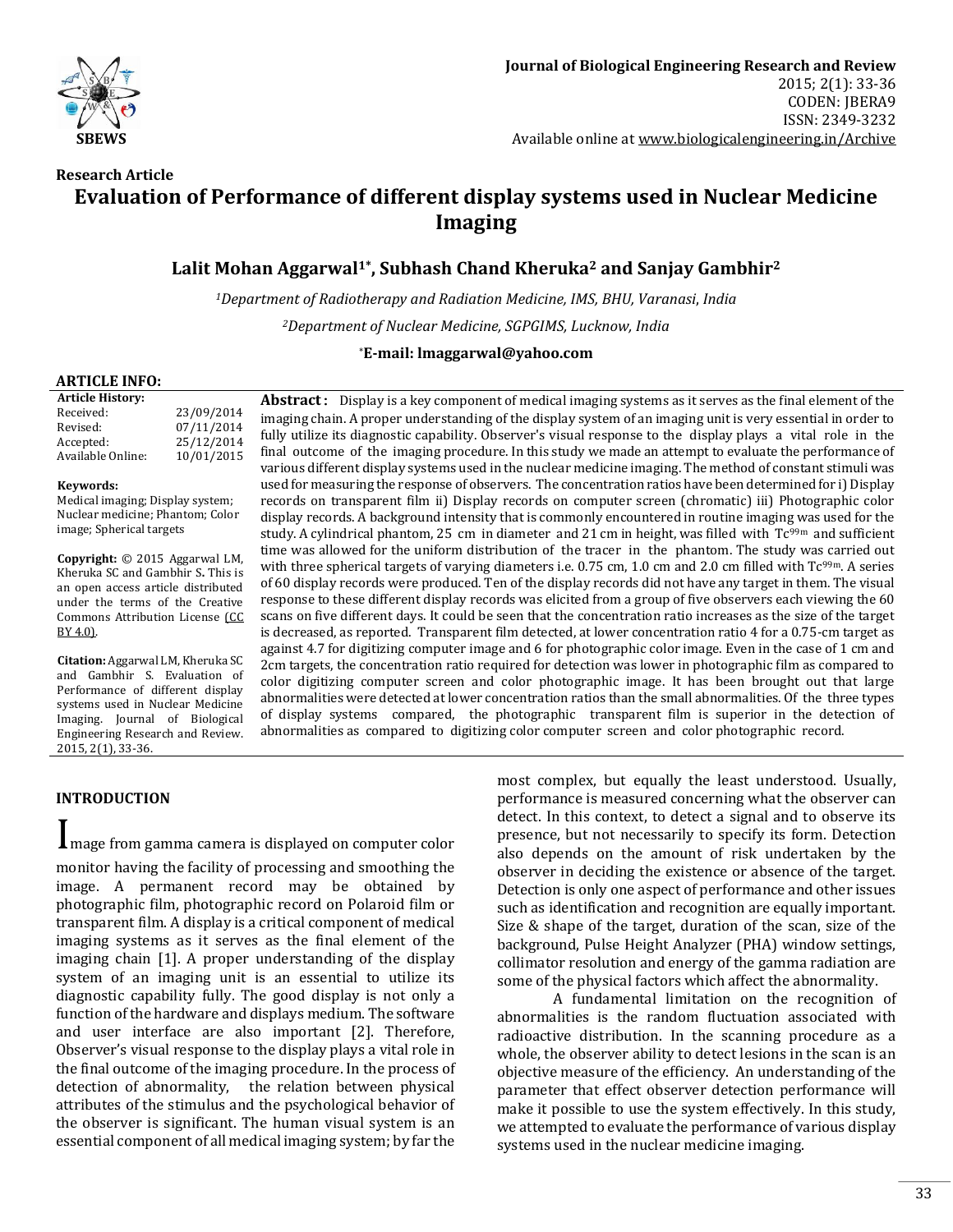### **MATERIALS AND METHODS**

The method of constant stimuli was used for measuring the response of observers. The method of constant stimuli consists of producing a set of scans for showing the abnormalities with various target intensities such that in some scans the defect is visible while in others is difficult.

### **Experimental Set Up**

The concentration ratios have been determined for i) Display records on transparent film ii) Display records on a computer screen (chromatic) iii) Photographic color display records. A background intensity that is commonly encountered in routine imaging was used for the study. A cylindrical phantom, 25 cm in diameter and 21 cm in height, was filled with Tc99m and sufficient time was allowed for the uniform distribution of the tracer in the phantom. The study was carried out with three spherical targets of varying diameters, i.e., 0.75 cm, 1.0 cm and 2.0 cm filled with  $Tc^{99m}$ .

## **Concentration in the Targets**

Having known the concentration value regarding KBq/ml in the background, the concentration values in the targets to be filled was arrived at by trial and error method initially. We took 70, 90, & 110 KBq/ml in 2-cm target and the scans were taken. The target containing 90 KBq/ml was judged to be visible in all the ten display records. The scans were done ten times, and in all the scans the target was visible. Hence this value of concentration in the target was chosen as  $C_1$ . In between the values are divided into four equal values, having known the concentration in the background  $C<sub>b</sub>$  regarding  $KBq/ml$ . Hence the values  $C_1$ ,  $C_2$ ,  $C_3$ ,  $C_4$ , and  $C_5$  were arrived at. The Same procedure was repeated for 1 cm and 0.75 cm diameter targets. All the three targets were kept at different places for one set of concentration values, and ten display records were taken in each case by varying the positions of targets within the scan area.

A series of 60 display records were produced. Ten of the display records did not have any target in them. The other 50 were divided into 5 groups of 10 display records, in each group the 10 display records had the same mean target intensities but were different samples of this image. The target intensities were chosen such that at the lowest values of the target intensities practically none of the targets were detectable. The positions of the targets in the display were chosen randomly. However, positions close to the edges of the phantom were avoided since these are likely to produce different visual effect [3].

### **Targets Positions**

The positions of the targets were so varied in the ten display records that at no time the targets remained at the periphery of the scan area. After the display records were taken the positions of the targets were noted on the paper by assigning the number to the display record, so that the correct positions of the targets are known at the time of analysis. First we took the 6 sets of display records, each set having 10 display records, 5 sets having targets at different positions, one set with only background radiation. Later these images were taken on transparent photographic film (8"X10" Konica) through multi-format camera, and on color film (35 mm Konica) through color imager attached to the system.

#### **Visual Response**

The visual response to these different display records was elicited from a group of five observers each viewing the 60 scans on five different days. Well experienced observers were chosen. With each set of 60 display records every observer was first given a trial run to allow him/her to learn how to apply the decision criterion. The observers were at first given training so as to read the display and to locate the targets in their true positions. They were told about the size of the targets.

 The following procedure was adopted to determine the visual response curve from which the value of concentration ratio required for detection of the target was derived. Out of the total 60 display records for each imaging system, 10 contained no targets and each of the rest has three targets of variable concentration, randomly arranged with in the uniform background. True positions of the targets were there on the paper as per serial no. of display record. The observers were instructed to give positive response to a display record only if he/she was absolutely certain that the target was detected i.e. a strict decision criterion was used [3-4]. If the response to a particular display record was positive, he/she was asked to point out the exact position of the target seen. Each time scans were arranged randomly.

 By comparing the response of the observer with the true values, the response could be classified as true +ve, false +ve, false -ve. True +ve meant that the presence of the target was confirmed in its true position. A false +ve could be either the presence of target is reported when none in fact was present or the presence of a target is reported but in the wrong position. The total duration for the presentation of all the 60 display records was approximately 90 minutes. Finally an observation sheet was filled indicating the size of the target, concentration value and the type of the display system to which the response was shown. These results were plotted on graph indicating the percentage of visual response against concentration ratio (the ratio of the activity concentration in the target to that in the background). As strict criterion was used the false +ve rate was in fact 0%.

 Each series of 60 display records for a particular target size was seen by 5 different observers and by each observer on 5 different days. The visual response curves for each observer for different display system and for different targets are plotted by taking the percentage of visual response along Y-axis and concentration ratio along X-axis. The mean value of the visual response of five observers for each display system and for each target was taken and the curves were plotted. It is from these averaged curves the 50% visual response value is taken for each curve, as a measure of the performance of the display. The target concentration ratio, which produces a 50% visual response is found.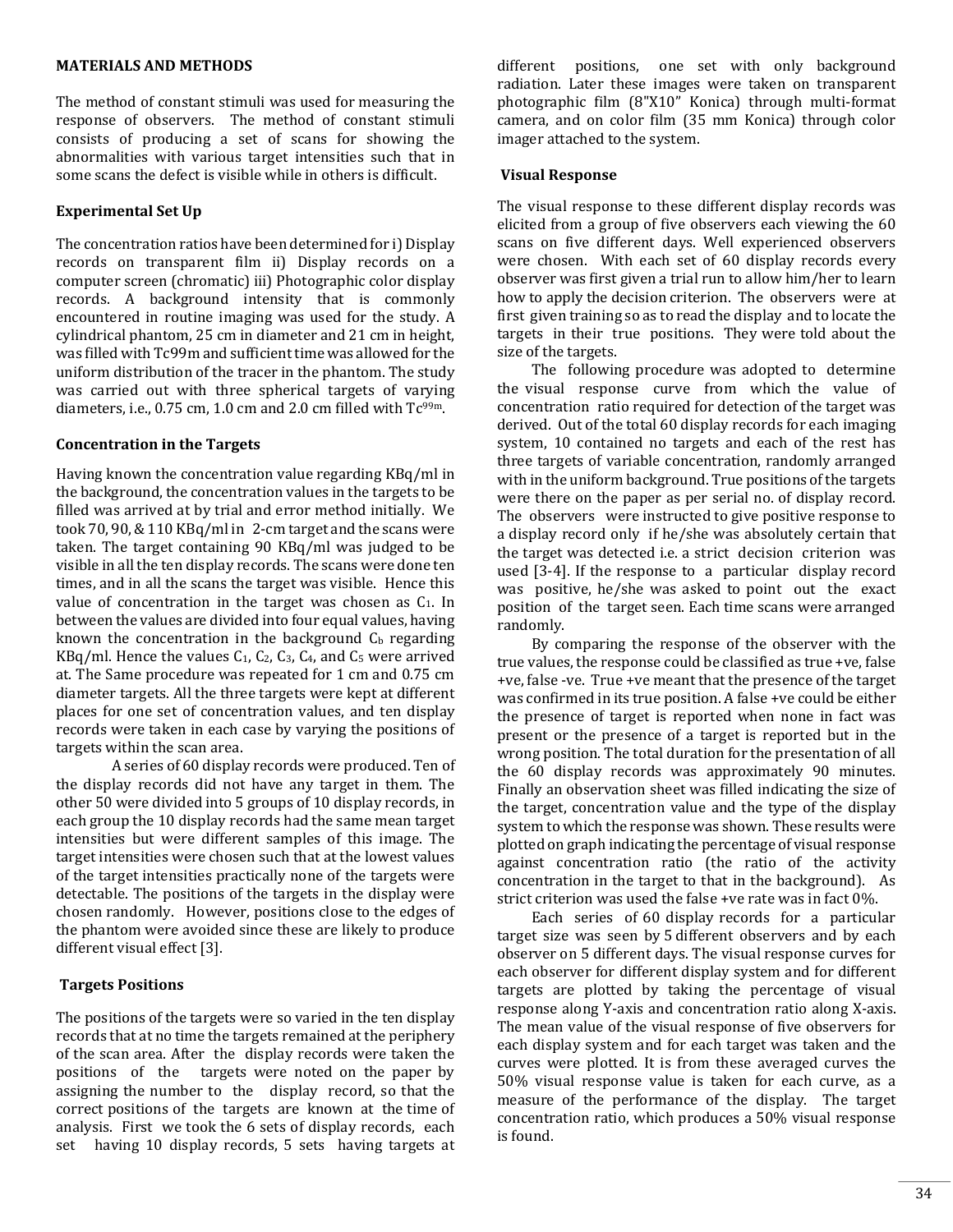#### **RESULTS AND DISCUSSION**

Whether or not a lesion will be visible on a scan depends upon number of parameters including collimator resolution & sensitivity, concentration of pharmaceutical in the lesion, the size & location of the lesion and how effectively the final image is displayed. Lakshmanan [5] has measured the effect of the size of an abnormality on its detectability under the influence of various concentration ratios and background count densities.

Different types of test patterns were used to analyze display systems. These were either anatomical type of kidney or liver phantoms with 'cold' voids [3, 6-7] or uniform background with hot targets such as those used by Mallard and Wilks, Sharma and Fowlerand Sharp [8-10]. The choice of anatomical phantom might seems to be realistic but it was very difficult in practice to choose the right type which represented the average patient since the normal variations were large. In addition to the varying background, such as those found in anatomical phantoms, the visual appearance of the target will depend upon its position in the phantom. The problems were avoided by using the 2nd type of test distribution i.e. uniform background and a single or multiple targets of increased radioactivity.

The main advantage of choosing a simple set up was that the results obtained represented the best that is possible under ideal conditions, it will provided us with the limits below which we can't hope to detect any abnormality in a practical clinical situation.

The nature of the visual response curves and the variations observed in these curves due to different observers were similar to those reported by Lakshmanan, Sharp and Mallard [4,10].

Expressing the results in terms of concentration ratios required for detection of a target for the comparison of display systems has been followed. The concentration ratio values for 3 sizes of the target used for different display systems could be compared with each other.

 The concentration ratio value, which produced a 50% visual response, was found from the averaged response curves for each target, for each display system (Figure-1). From these results the variation in concentration ratio for screen color display, color photographs and transparent films with each target size was determined, as well as the concentration. Ratio values needed for detection for each target in different display systems used.



**Figure 1:** Concentration ratio (for 50% Response) for different display systems for various sizes of the targets

It could be seen that the concentration ratio increases as the size of the target is decreased, as reported by Lakshmanan [5]. Transparent film detected, at lower concentration ratio 4 for a 0.75-cm target as against 4.7 for digitizing computer image and 6 for photographic color image. Even in the case of 1 cm and 2cm targets, the concentration ratio required for detection was lower in photographic film as compared to color digitizing computer screen and color photographic image. Viewing image on computer screen has a number of disadvantages in terms of inherent image quality, including limited luminance range, poor resolution, high reflection, and high veiling glare [11]. Therefore, it is better to evaluate the image on transparent film.

#### **CONCLUSION**

It has been brought out that large abnormalities were detected at lower concentration ratios than the small abnormalities. Of the three types of display systems compared, the photographic transparent film is superior in the detection of abnormalities as compared to digitizing color computer screen and color photographic record . The concentration ratio required in detection of small target in the case of transparent film and color computer screen doesn't have much difference but for color photographic image it is considerably higher ( only for smaller target size). Of the various attempts made to compare the imaging systems, comparison in terms of concentration ratio needed for detection is definitely advantageous. If the concentration